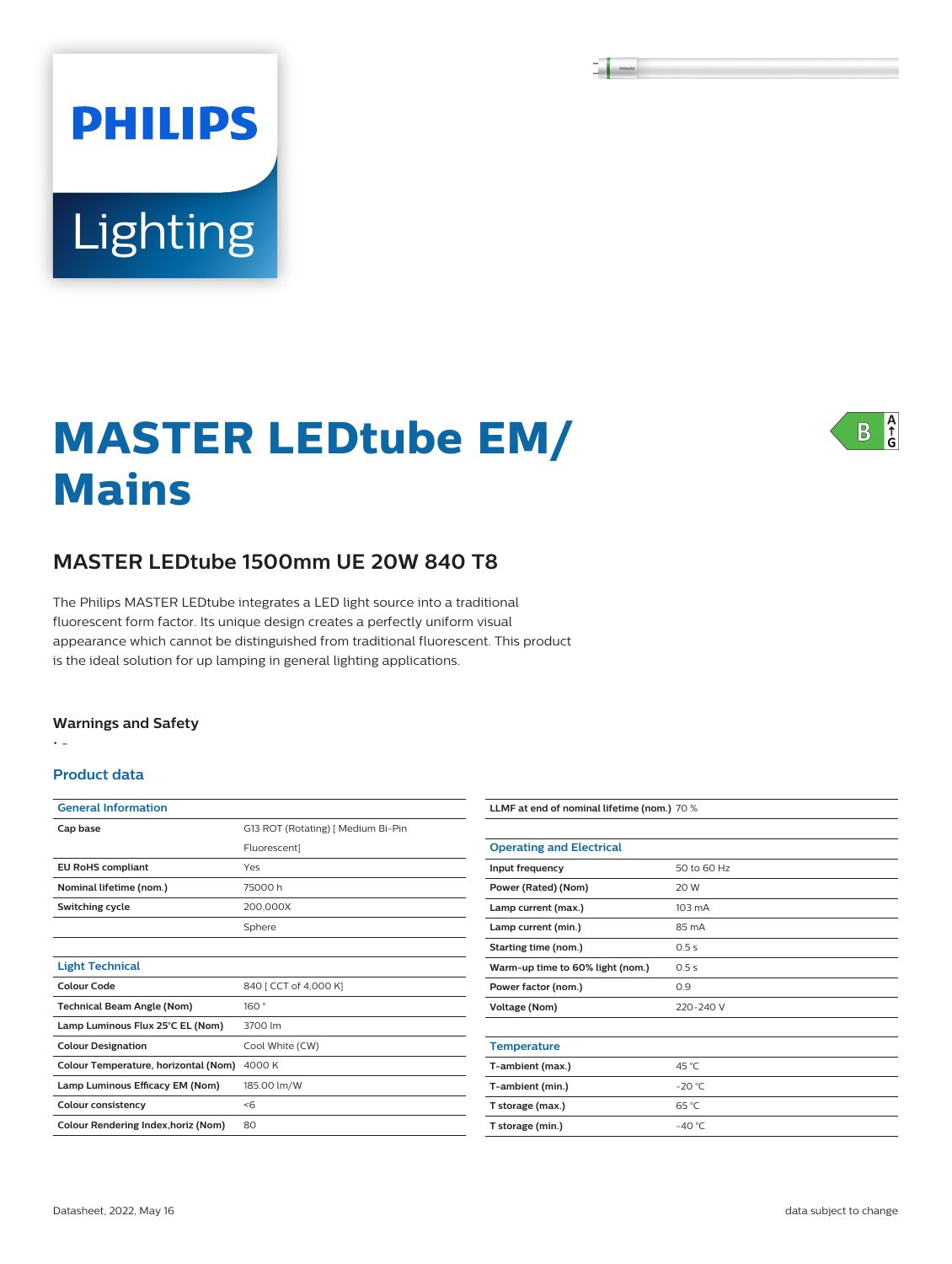#### **MASTER LEDtube EM/Mains**

| T-Case maximum (nom.)           | 60 °C                                |  |  |  |  |
|---------------------------------|--------------------------------------|--|--|--|--|
|                                 |                                      |  |  |  |  |
| <b>Controls and Dimming</b>     |                                      |  |  |  |  |
| Dimmable                        | <b>No</b>                            |  |  |  |  |
|                                 |                                      |  |  |  |  |
| <b>Mechanical and Housing</b>   |                                      |  |  |  |  |
| <b>Lamp Finish</b>              | Frosted                              |  |  |  |  |
| <b>Bulb material</b>            | Glass                                |  |  |  |  |
| <b>Product length</b>           | 1500 mm                              |  |  |  |  |
| <b>Bulb shape</b>               | Tube, double-ended                   |  |  |  |  |
|                                 |                                      |  |  |  |  |
| <b>Approval and Application</b> |                                      |  |  |  |  |
| <b>Energy Efficiency Class</b>  | B                                    |  |  |  |  |
| Energy-saving product           | Yes                                  |  |  |  |  |
| Approval marks                  | RoHS compliance CE marking KEMA Keur |  |  |  |  |
|                                 | certificate                          |  |  |  |  |

| <b>Approval marks</b>                     | TUV                                 |  |  |  |
|-------------------------------------------|-------------------------------------|--|--|--|
| Energy consumption kWh/1,000 hours 20 kWh |                                     |  |  |  |
|                                           | 453169                              |  |  |  |
|                                           |                                     |  |  |  |
| <b>Product Data</b>                       |                                     |  |  |  |
| Full product code                         | 871951433976700                     |  |  |  |
| Order product name                        | MASTER LEDtube 1500mm UE 20W 840 T8 |  |  |  |
| EAN/UPC - product                         | 8719514339767                       |  |  |  |
| Order code                                | 929003067202                        |  |  |  |
| SAP numerator – quantity per pack         |                                     |  |  |  |
| Numerator – packs per outer box           | 10                                  |  |  |  |
| <b>SAP material</b>                       | 929003067202                        |  |  |  |
| SAP net weight (piece)                    | 0.270 kg                            |  |  |  |

#### **Dimensional drawing**



| Product                                                         | D1 | D <sub>2</sub> | A1 | A <sub>2</sub> |  |
|-----------------------------------------------------------------|----|----------------|----|----------------|--|
| MASTER LEDtube 1500mm 25.8 mm 28 mm 1498.8 mm 1505.9 mm 1513 mm |    |                |    |                |  |
| UE 20W 840 T8                                                   |    |                |    |                |  |
|                                                                 |    |                |    |                |  |

#### 100 Intensity (%) -Intensity (%) 80 60 40 20  $_{\frac{0}{200}}$ 200 300 400 500 600 700 800 [nm]

#### **LEDtube MAS 20W G13 3700lm 840-GUL**

**LEDtube MAS 13,5W G13 2500lm 840-POC**

### **MASTER LEDtube 1500mm UE 20W 840 T8**

#### **Photometric data**